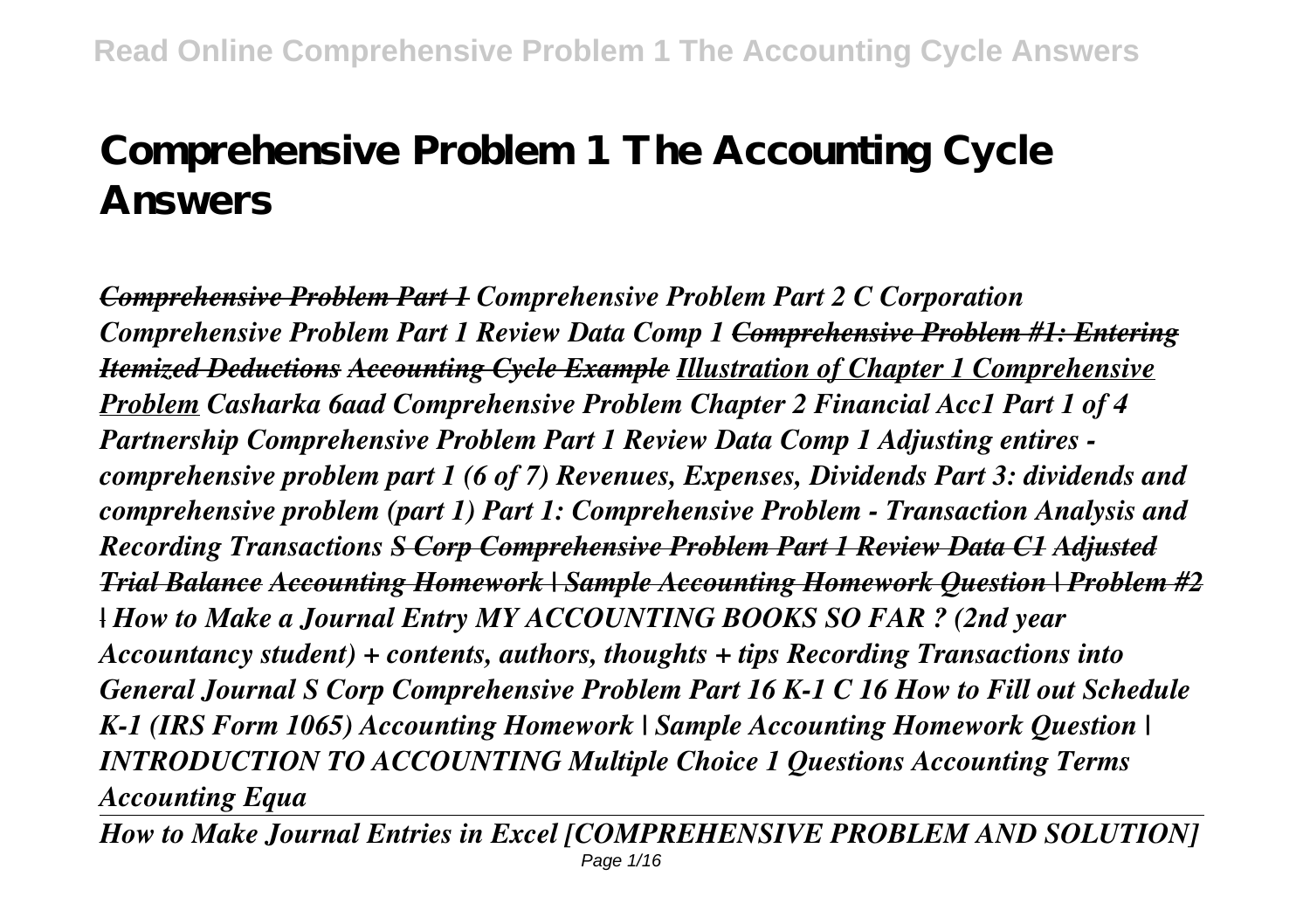*Accounting 1 April Comprehensive [#2] Holding Company||Comprehensive problem - with 7 adjustments||Simple method by kauserwise Casharka 8aad Comprehensive Problem Chapter 2 Financial Acc1 part 3 of 4 Journalizing Transactions of Merchandising Business - Part 7 (Comprehensive Problem 1) S Corp Comprehensive Problem Part 3 Information Data Input C3 C Corporation Comprehensive Problem Part 6 Balance Sheet Comp 6 C Corporation Comprehensive Problem Part 4 Enter Beginning Balances Comp 4*

*Comprehensive Problem 1 The Accounting*

*Accounting Comprehensive Problem 1. 1. Create a Journal. 1. C. Journalize each of the May transactions in the two-column journal starting on Page 5 of the journal. Refer to the Chart of Accounts for exact wording of account titles. (Do not insert the account numbers in the journal at this time.) 2. B.*

*Accounting Comprehensive Problem 1 - Score 100% - USA ...*

*Comprehensive accounting problem part one. We cover the recording of journal entries to the general journal and the posting of the accounting transactions to...*

*Comprehensive Problem Part 1 - YouTube COMPREHENSIVE PROBLEM 1: The Accounting Cycle Bob Night opened The General's*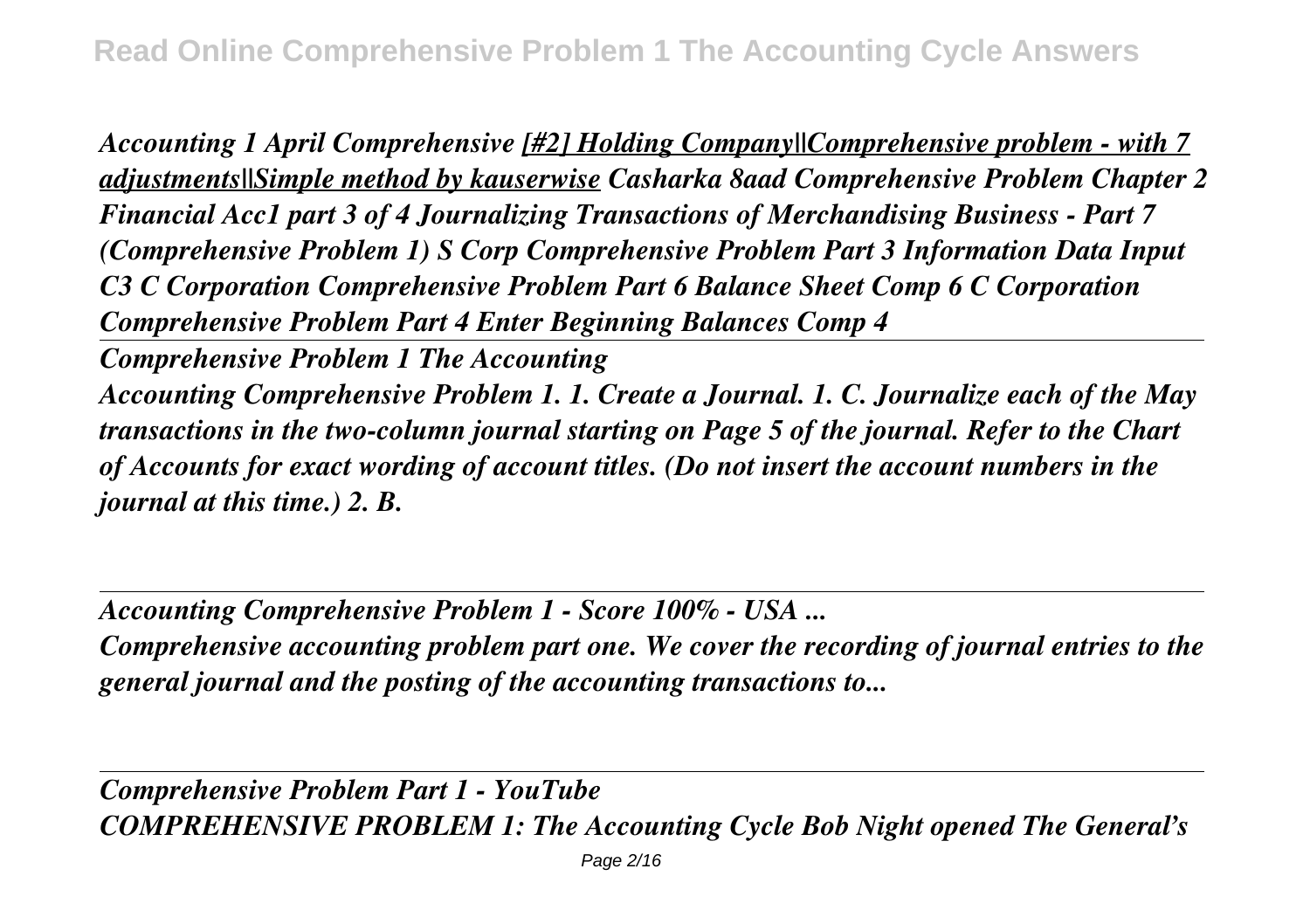*Favorite Fishing Hole. The fishing camp is open from April through September and attracts many famous college basketball coaches during the off-season. Guests typically register for one week, arriving on Sunday afternoon and returning home the following Saturday afternoon.*

*COMPREHENSIVE PROBLEM 1: The Accounting Cycle Bob Night ... Comprehensive Problem 1 Fall 2020 Completing the Accounting Cycle: Comprehensive Problem 1 for Chapters 1-4 Details – After completing this assignment, you should be able to prepare a complete accounting cycle given a set of transactions and starting balances. This problem is assigned through My Accounting Lab. This is not group work. Each student is responsible for completing his/her own ...*

*Comprehensive Problem 1 - F20.pdf - Completing the ... comprehensive problem 1, period 2: THE ACCOUNTING CYCLE Bob Night's fishing camp, "The General's Favorite Fishing Hole," is in the second month of operation.*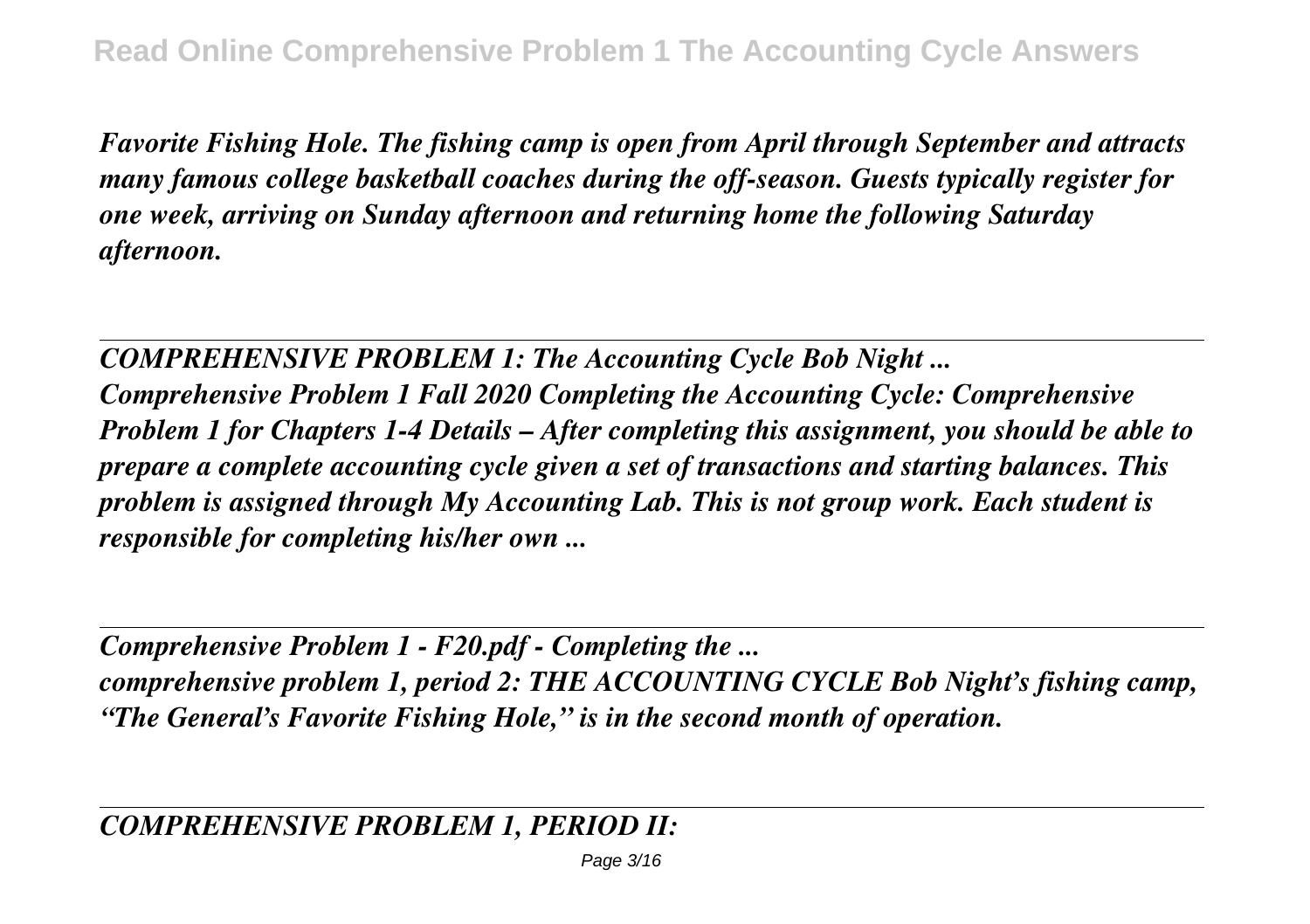*View Homework Help - Accounting Comprehensive\_Problem from ACCT 2301 at Amarillo College. Comprehensive Problem 1 Name: Stephanie Moreno Section: Comprehensive Problem 1 pg 210-211 Score: 100% Key*

*Accounting Comprehensive\_Problem - Comprehensive Problem 1 ... Comprehensive Problem 1 The Accounting Cycle (Part 2) account Office Supplies account no. 142. POST. BALANCE date item ref. debit credit debit credit 20--Apr. 5 J1 5 0 0 00 5 0 0 00 30 Adjusting J5 4 0 0 00 1 0 0 00 account Food Supplies account no. 144 ...*

*Comprehensive Problem 1 The Accounting Cycle COMPREHENSIVE PROBLEM 1: THE ACCOUNTING CYCLE. Bob Night opened The General Favorite Fishing Hole. The fishing camp is open from April through September and attracts many famous college basketball coaches during the off season. Guests typically register for one week, arriving on Sunday afternoon and returning home the following Saturday afternoon.*

*COMPREHENSIVE PROBLEM 1: THE ACCOUNTING CYCLE. Bob Night ...*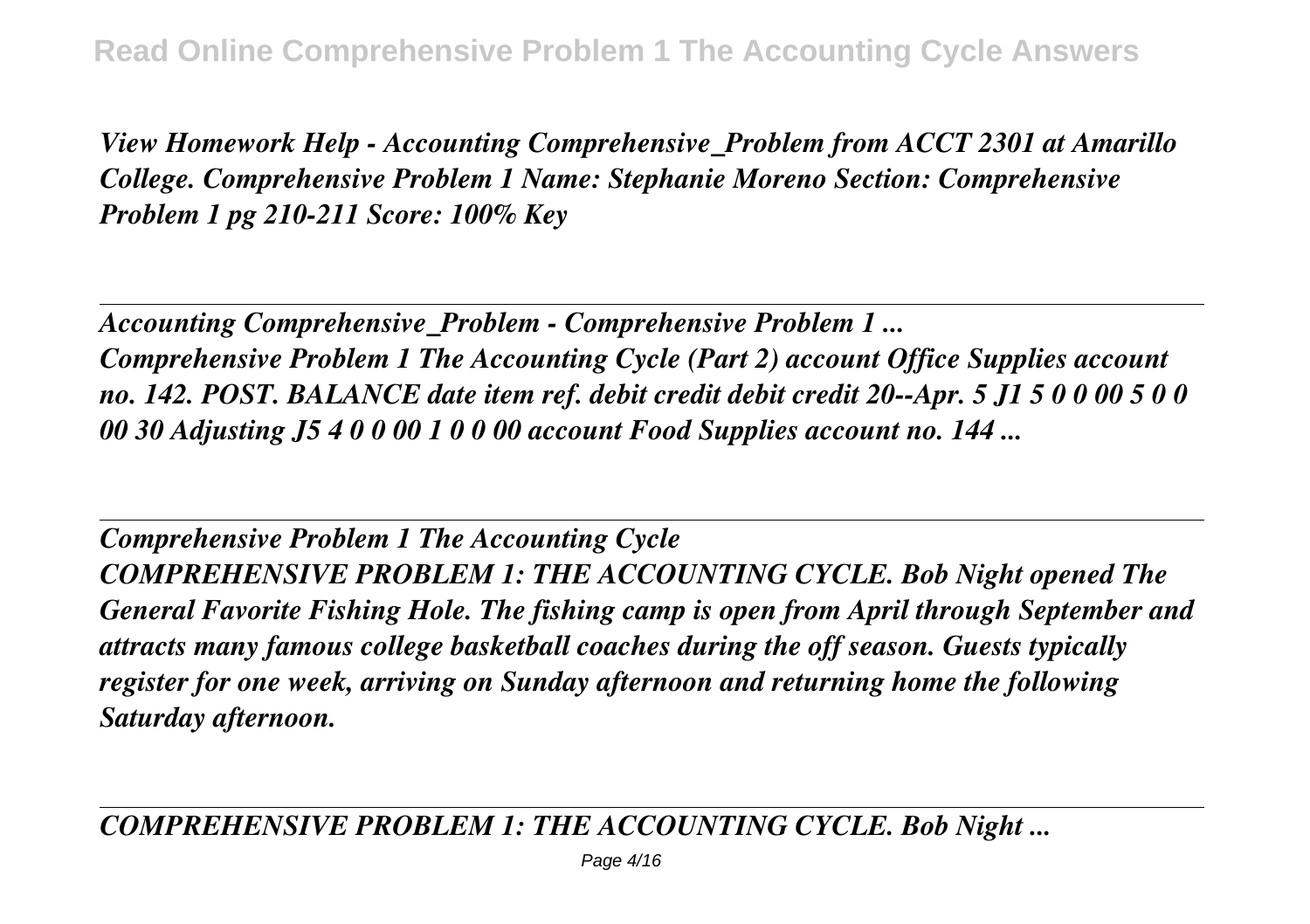*Online Library College Accounting Comprehensive Problem 1 Answers possible. You will be adept to allow more opinion to further people. You may after that locate additional things to pull off for your daily activity. like they are all served, you can make further vibes of the simulation future. This is some parts of the PDF that you can take.*

*College Accounting Comprehensive Problem 1 Answers ASSIGNEMENT -I COMPREHENSIVE PROBLEM ON THE ACCOUNTING CYCLE During the month of May 20--, The General's Favorite Fishing Hole engaged in the following transactions. These transactions required an expansion of the chart of accounts as shown below.*

*(Solved) - ASSIGNEMENT -I COMPREHENSIVE PROBLEM ON THE ... READ EVERYTHING AND ADDRESS ALL QUESTIONS! LABEL EVERYTHING Accounting Comprehensive Problem 1. 1. Create a Journal 1. C. Journalize each of the May transactions in the two-column journal starting on Page 5 of the journal. Refer to the Chart of Accounts for exact wording of account titles. (Do not insert the account numbers in the journal […]*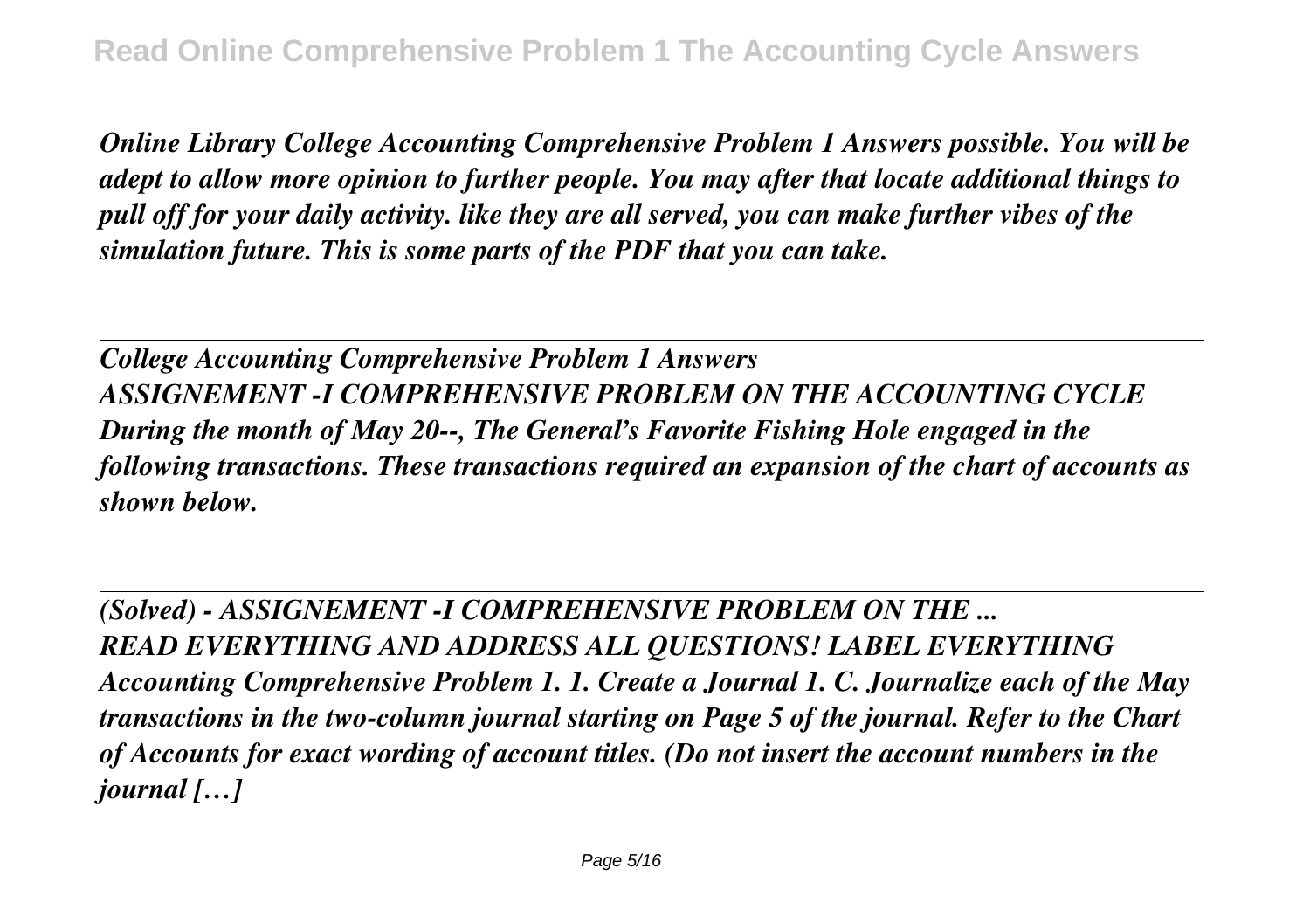*Accounting Comprehensive Problem 1. - myindividualtutor Comprehensive problem 1 Kelly Pitney began her consulting business, Kelly Consulting, on April 1, 2016. The accounting cycle for Kelly Consulting for April, including financial statements, was illustrated in this chapter. During May, Kelly Consulting entered into the following transactions:*

*Comprehensive problem 1 Kelly Pitney began her consulting ... Solution for Comprehensive Problem 1 Part 5: Work Sheet The following is a comprehensive problem which encompasses all of the elements learned in previous…*

*Answered: Comprehensive Problem 1 Part 5: Work… | bartleby Financial Accounting Comprehensive Problem 11-1 The trial balance of Pacilio Security Services Inc. as of January 1, 2021, had the following normal balances: Cash 113,718 Petty Cash 100 Accounts Receivable 39,390 Allowance for doubtful accounts 4,662 Supplies 210 Merchandise Inventory (48 @\$300) 14,*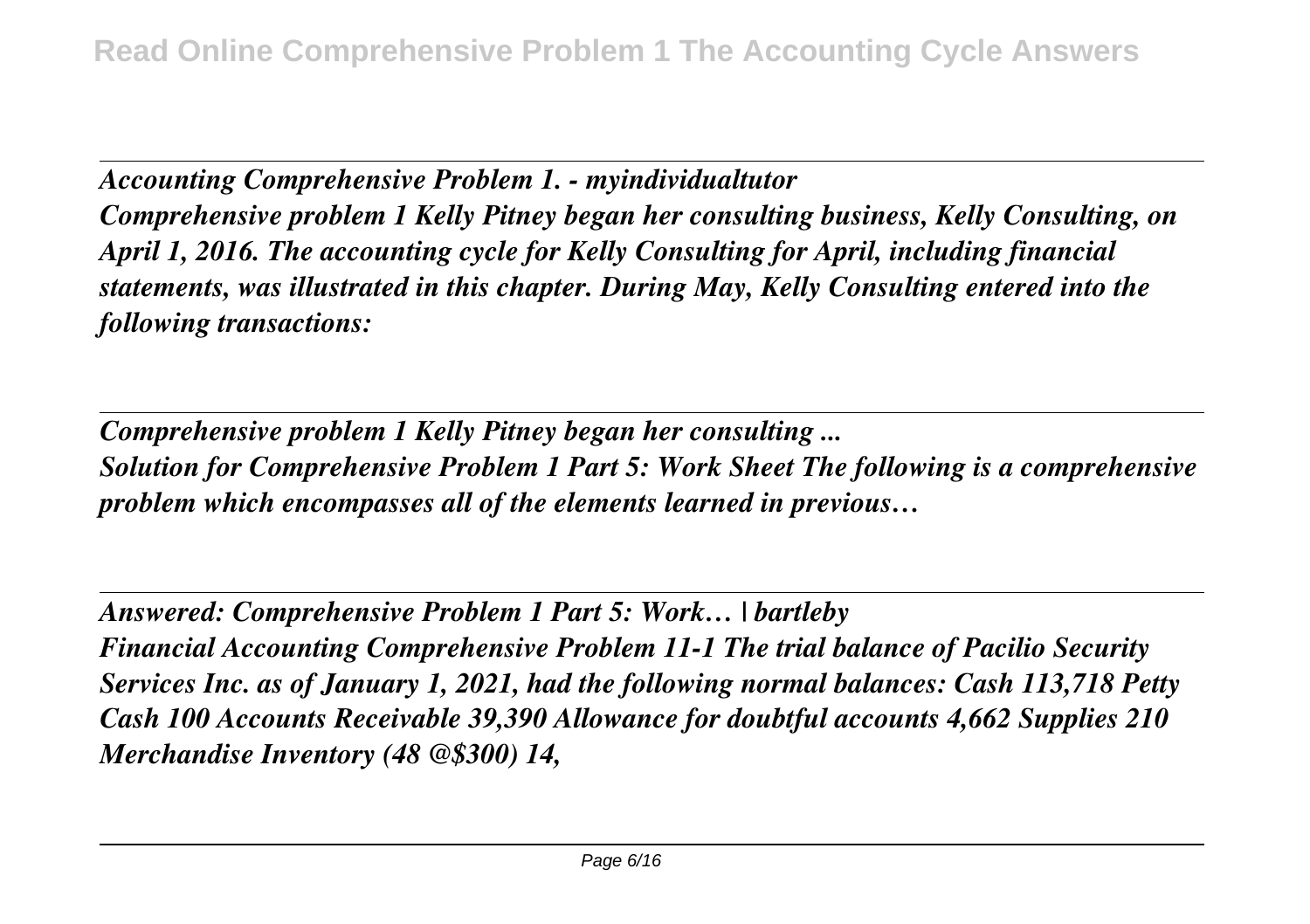*Financial Accounting: Comprehensive Problem 11-1 The t ...*

*Comprehensive Problem 1 Kelly Pitney began her consulting business, Kelly Consulting, on April 1, 2016. The accounting cycle for Kelly Consulting for April, including financial statements, was illustrated in this chapter. During May, Kelly Consulting entered into the following transactions:*

*Solved: Comprehensive Problem 1 Kelly Pitney Began Her Con ... Problem 3: Selected Transactions from Shah Transport Services began on June 1, 2016 by Zahid Shah as? a. Zahid Shah invested Rs. 600,000. b. Truck was Purchase by business for Rs. 430,000. c. Equipment purchased on credit for Rs. 9,000. d. A bill of Rs. 7,200 for transporting goods was sent to Mr. Ashraf Abbasi, a customer. e. Cash of Rs. 6,000 is received from the customer who was billed in d.*

*Accounting Equation Problems and Solutions | Balance Sheet ... Comprehensive problem part 2 will continue working an accounting problem, a comprehensive accounting problem covering the jurnalizing of journal entries into...*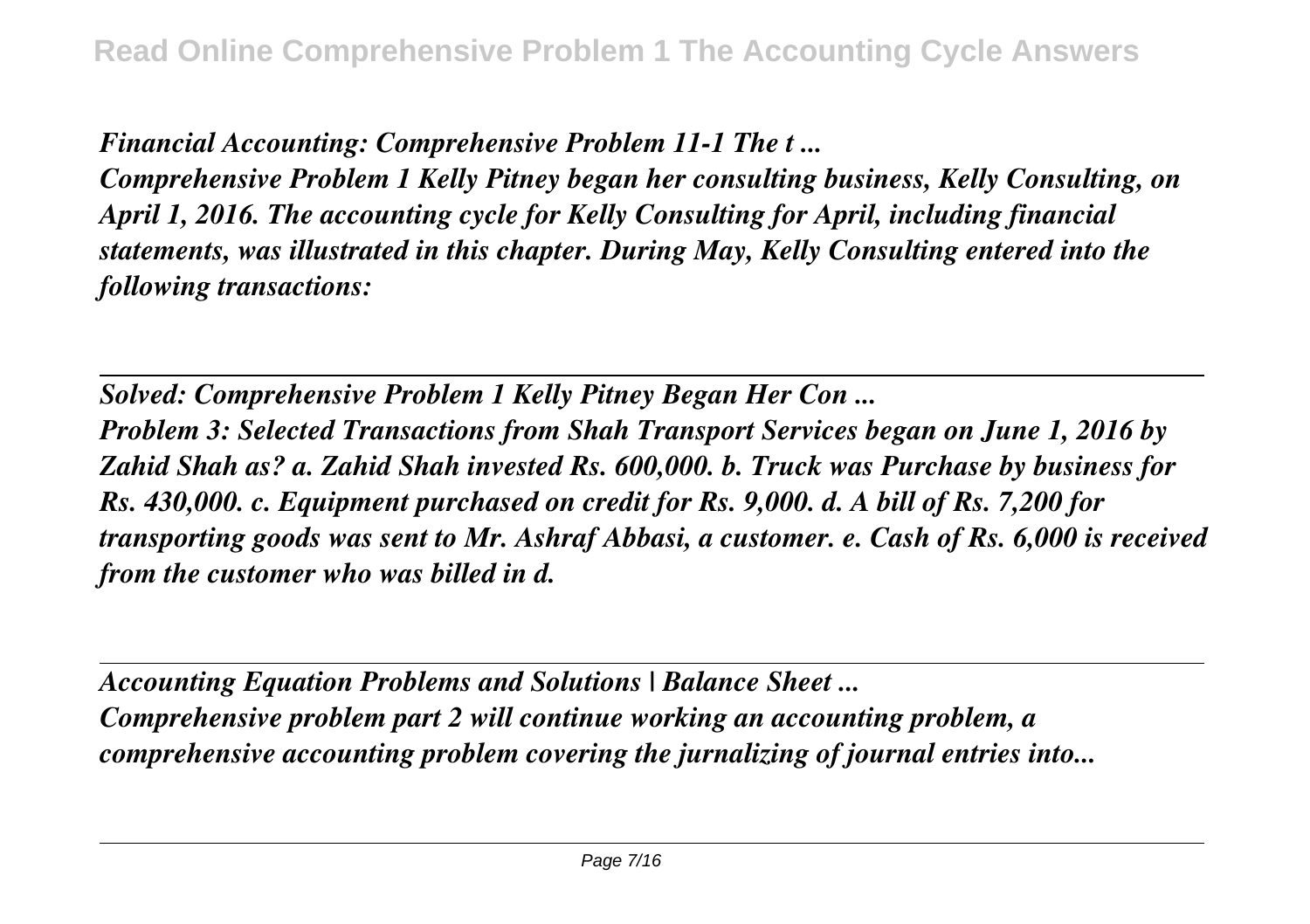## *Comprehensive Problem Part 2 - YouTube*

*Apply the basic accounting equation (create a spreadsheet, please see comprehensive example) to complete a transaction analysis for each transaction (hint: enter the balances provided first). Prepare income statement at the end of December 31.*

*Exercises: Chapter 1 | Financial Accounting Bundle: College Accounting, Chapters 1-9, Ch. 109 + Study Guide with Working Papers, Chapters 1-9 and 10-15 (with Combination Journal Module) (20th Edition) Edit edition. Problem 1CPA from Chapter 6A: COMPREHENSIVE PROBLEM 1: THE ACCOUNTING CYCLEBob Night opene... Get solutions*

*Comprehensive Problem Part 1 Comprehensive Problem Part 2 C Corporation Comprehensive Problem Part 1 Review Data Comp 1 Comprehensive Problem #1: Entering Itemized Deductions Accounting Cycle Example Illustration of Chapter 1 Comprehensive Problem Casharka 6aad Comprehensive Problem Chapter 2 Financial Acc1 Part 1 of 4 Partnership Comprehensive Problem Part 1 Review Data Comp 1 Adjusting entires comprehensive problem part 1 (6 of 7) Revenues, Expenses, Dividends Part 3: dividends and*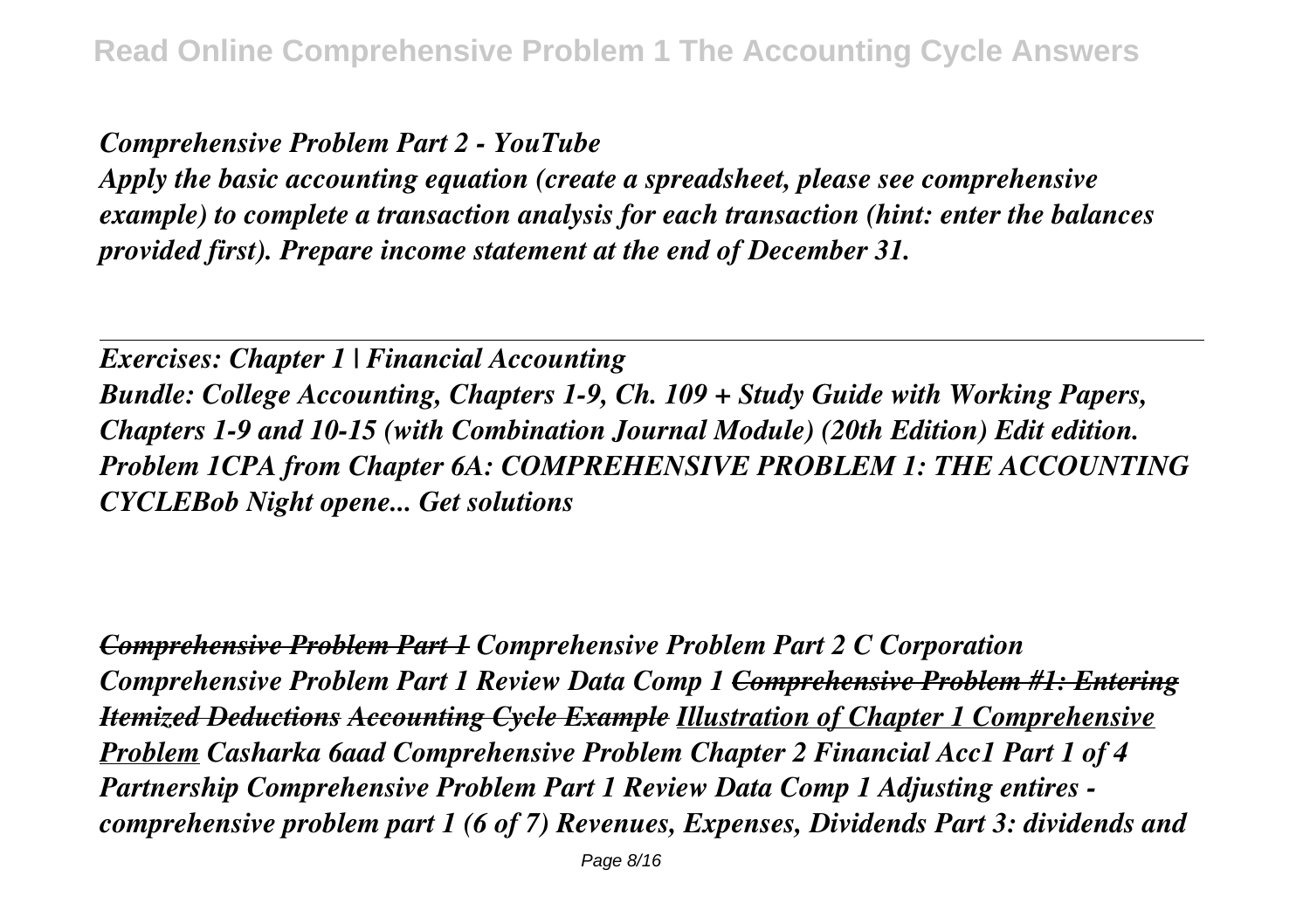*comprehensive problem (part 1) Part 1: Comprehensive Problem - Transaction Analysis and Recording Transactions S Corp Comprehensive Problem Part 1 Review Data C1 Adjusted Trial Balance Accounting Homework | Sample Accounting Homework Question | Problem #2 | How to Make a Journal Entry MY ACCOUNTING BOOKS SO FAR ? (2nd year Accountancy student) + contents, authors, thoughts + tips Recording Transactions into General Journal S Corp Comprehensive Problem Part 16 K-1 C 16 How to Fill out Schedule K-1 (IRS Form 1065) Accounting Homework | Sample Accounting Homework Question | INTRODUCTION TO ACCOUNTING Multiple Choice 1 Questions Accounting Terms Accounting Equa*

*How to Make Journal Entries in Excel [COMPREHENSIVE PROBLEM AND SOLUTION] Accounting 1 April Comprehensive [#2] Holding Company||Comprehensive problem - with 7 adjustments||Simple method by kauserwise Casharka 8aad Comprehensive Problem Chapter 2 Financial Acc1 part 3 of 4 Journalizing Transactions of Merchandising Business - Part 7 (Comprehensive Problem 1) S Corp Comprehensive Problem Part 3 Information Data Input C3 C Corporation Comprehensive Problem Part 6 Balance Sheet Comp 6 C Corporation Comprehensive Problem Part 4 Enter Beginning Balances Comp 4*

*Comprehensive Problem 1 The Accounting*

*Accounting Comprehensive Problem 1. 1. Create a Journal. 1. C. Journalize each of the May transactions in the two-column journal starting on Page 5 of the journal. Refer to the Chart of Accounts for exact wording of account titles. (Do not insert the account numbers in the*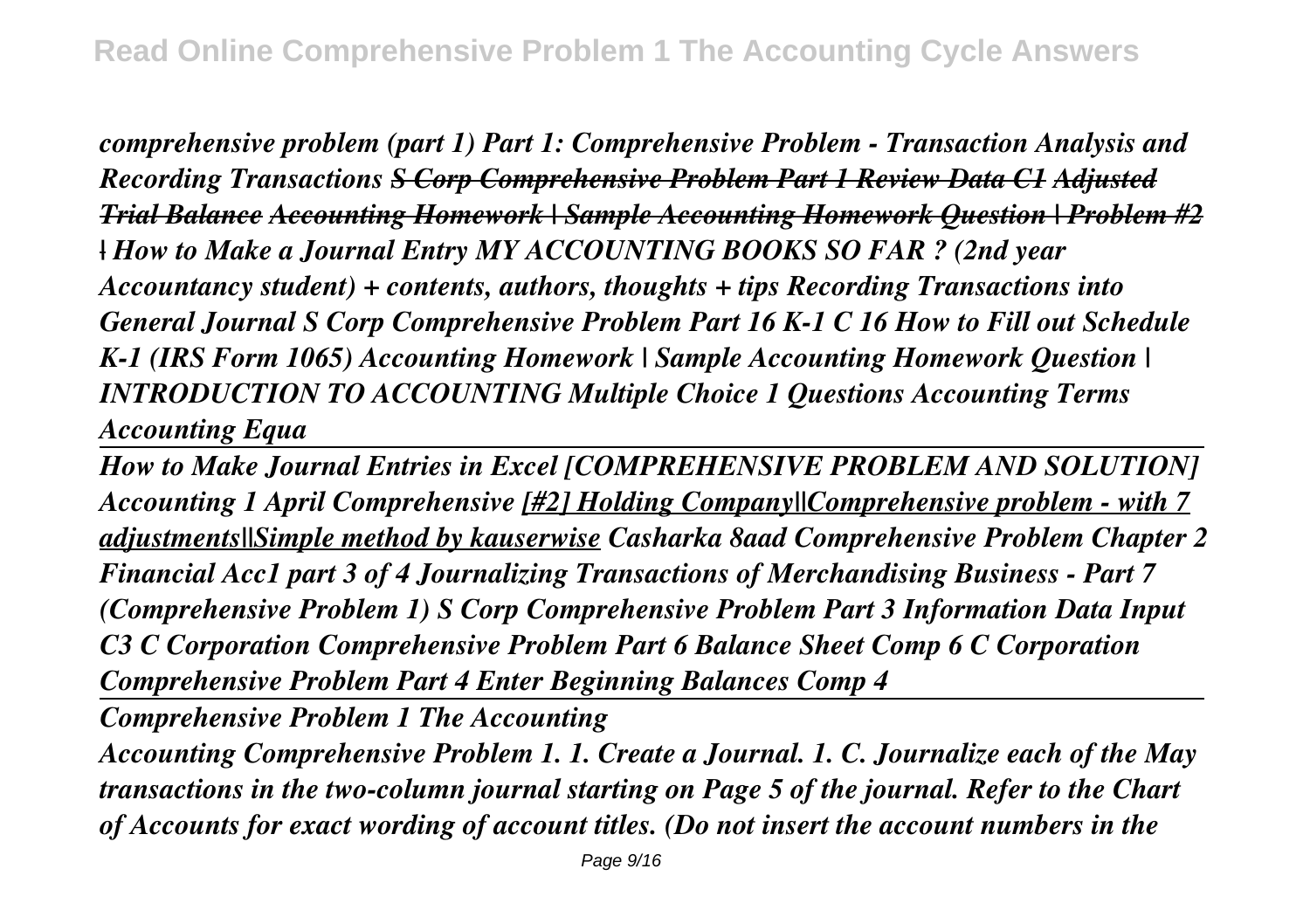*journal at this time.) 2. B.*

*Accounting Comprehensive Problem 1 - Score 100% - USA ...*

*Comprehensive accounting problem part one. We cover the recording of journal entries to the general journal and the posting of the accounting transactions to...*

*Comprehensive Problem Part 1 - YouTube COMPREHENSIVE PROBLEM 1: The Accounting Cycle Bob Night opened The General's Favorite Fishing Hole. The fishing camp is open from April through September and attracts many famous college basketball coaches during the off-season. Guests typically register for one week, arriving on Sunday afternoon and returning home the following Saturday afternoon.*

*COMPREHENSIVE PROBLEM 1: The Accounting Cycle Bob Night ... Comprehensive Problem 1 Fall 2020 Completing the Accounting Cycle: Comprehensive Problem 1 for Chapters 1-4 Details – After completing this assignment, you should be able to prepare a complete accounting cycle given a set of transactions and starting balances. This*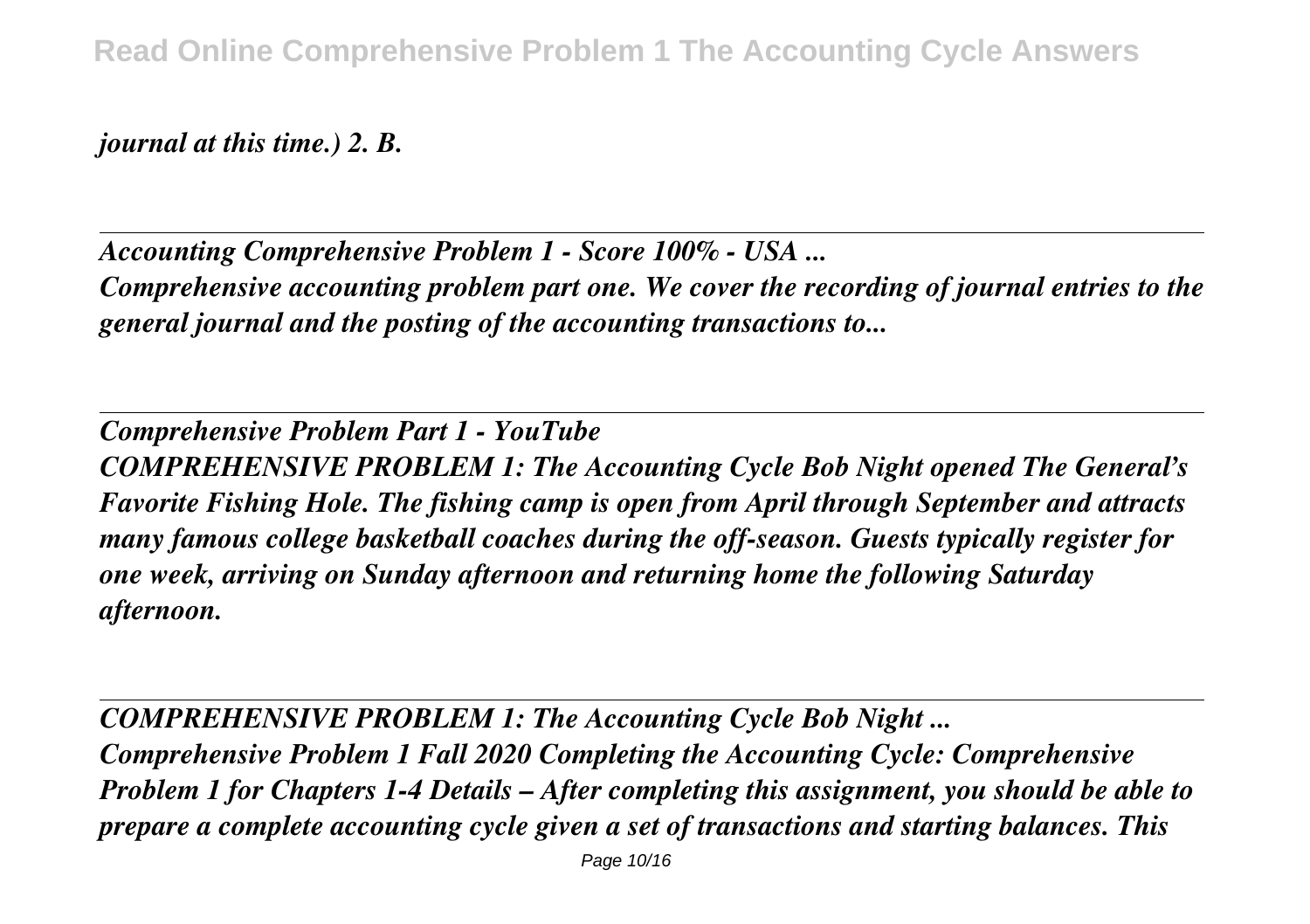*problem is assigned through My Accounting Lab. This is not group work. Each student is responsible for completing his/her own ...*

*Comprehensive Problem 1 - F20.pdf - Completing the ... comprehensive problem 1, period 2: THE ACCOUNTING CYCLE Bob Night's fishing camp, "The General's Favorite Fishing Hole," is in the second month of operation.*

## *COMPREHENSIVE PROBLEM 1, PERIOD II:*

*View Homework Help - Accounting Comprehensive\_Problem from ACCT 2301 at Amarillo College. Comprehensive Problem 1 Name: Stephanie Moreno Section: Comprehensive Problem 1 pg 210-211 Score: 100% Key*

*Accounting Comprehensive\_Problem - Comprehensive Problem 1 ... Comprehensive Problem 1 The Accounting Cycle (Part 2) account Office Supplies account no. 142. POST. BALANCE date item ref. debit credit debit credit 20--Apr. 5 J1 5 0 0 00 5 0 0 00 30 Adjusting J5 4 0 0 00 1 0 0 00 account Food Supplies account no. 144 ...*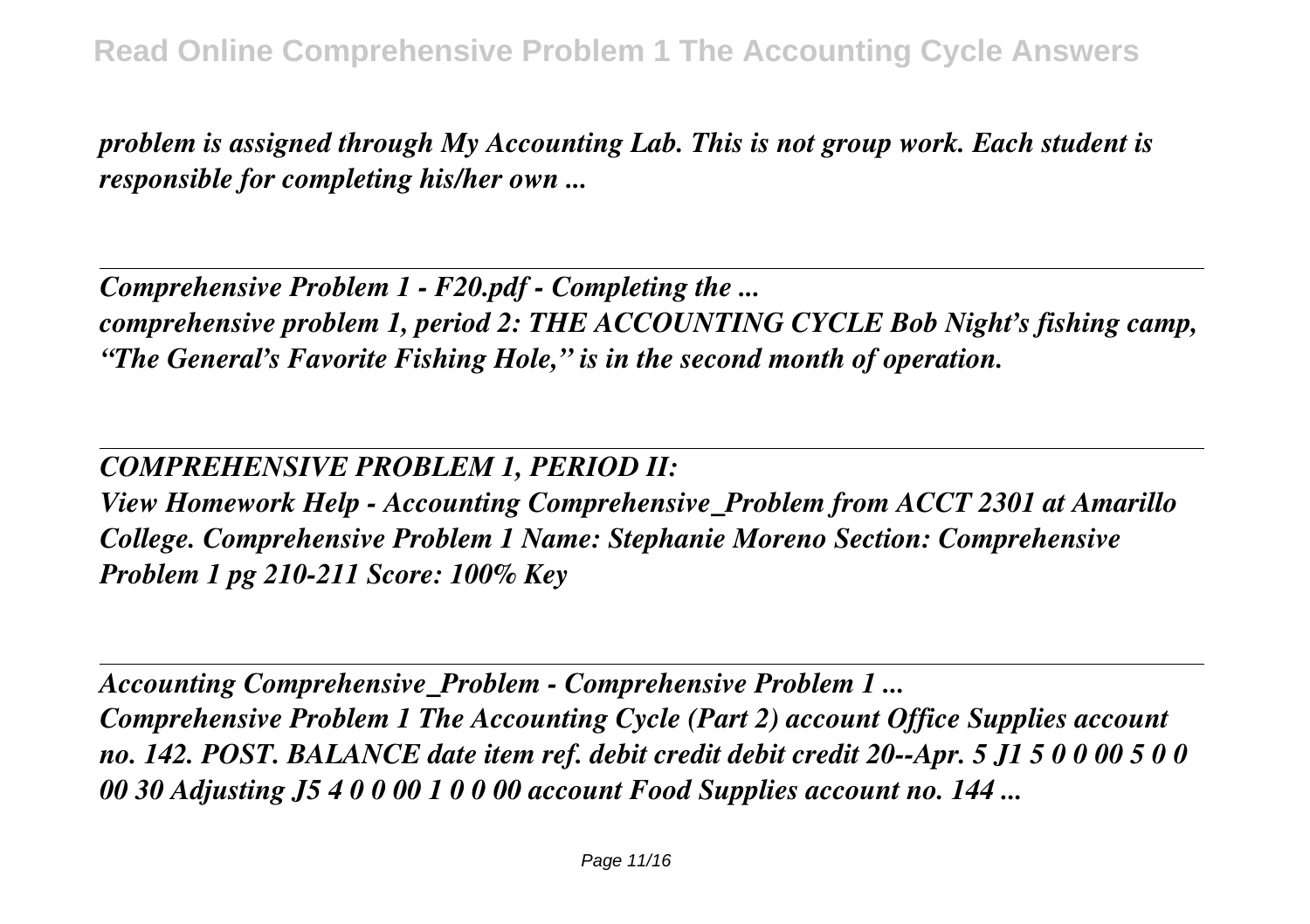*Comprehensive Problem 1 The Accounting Cycle COMPREHENSIVE PROBLEM 1: THE ACCOUNTING CYCLE. Bob Night opened The General Favorite Fishing Hole. The fishing camp is open from April through September and attracts many famous college basketball coaches during the off season. Guests typically register for one week, arriving on Sunday afternoon and returning home the following Saturday afternoon.*

*COMPREHENSIVE PROBLEM 1: THE ACCOUNTING CYCLE. Bob Night ...*

*Online Library College Accounting Comprehensive Problem 1 Answers possible. You will be adept to allow more opinion to further people. You may after that locate additional things to pull off for your daily activity. like they are all served, you can make further vibes of the simulation future. This is some parts of the PDF that you can take.*

*College Accounting Comprehensive Problem 1 Answers ASSIGNEMENT -I COMPREHENSIVE PROBLEM ON THE ACCOUNTING CYCLE During the month of May 20--, The General's Favorite Fishing Hole engaged in the following transactions. These transactions required an expansion of the chart of accounts as*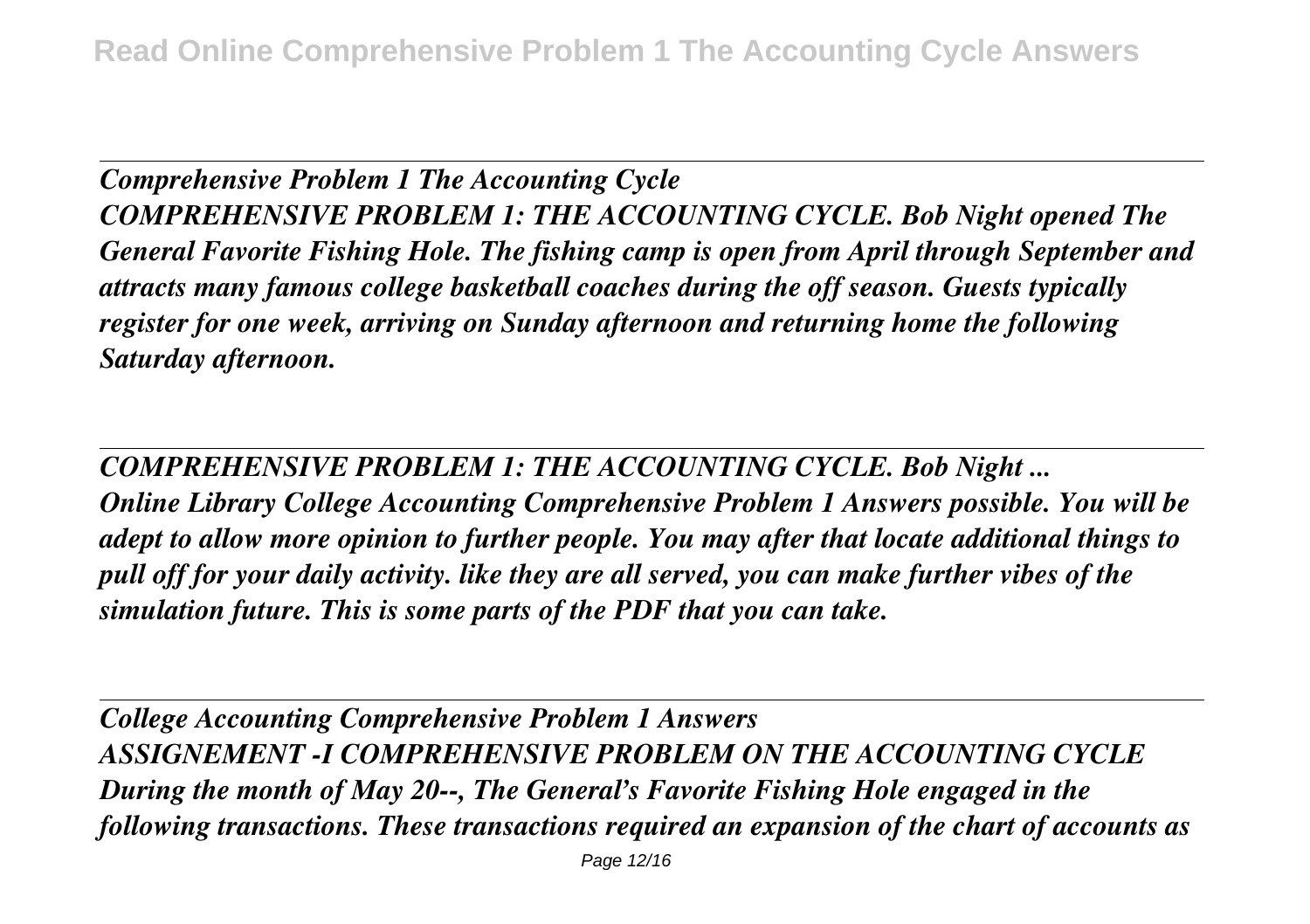*shown below.*

*(Solved) - ASSIGNEMENT -I COMPREHENSIVE PROBLEM ON THE ... READ EVERYTHING AND ADDRESS ALL QUESTIONS! LABEL EVERYTHING Accounting Comprehensive Problem 1. 1. Create a Journal 1. C. Journalize each of the May transactions in the two-column journal starting on Page 5 of the journal. Refer to the Chart of Accounts for exact wording of account titles. (Do not insert the account numbers in the journal […]*

*Accounting Comprehensive Problem 1. - myindividualtutor Comprehensive problem 1 Kelly Pitney began her consulting business, Kelly Consulting, on April 1, 2016. The accounting cycle for Kelly Consulting for April, including financial statements, was illustrated in this chapter. During May, Kelly Consulting entered into the following transactions:*

*Comprehensive problem 1 Kelly Pitney began her consulting ... Solution for Comprehensive Problem 1 Part 5: Work Sheet The following is a comprehensive*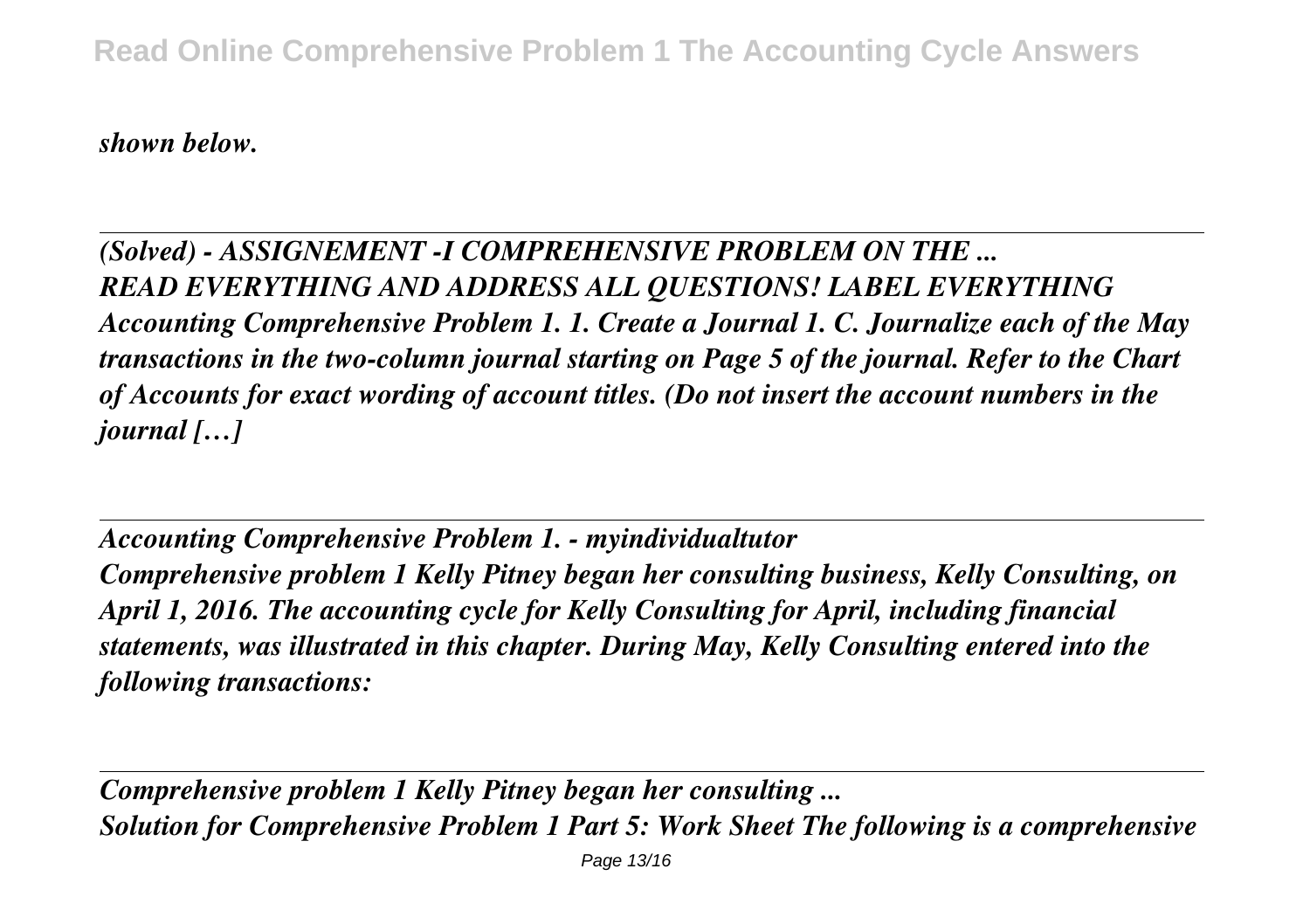*problem which encompasses all of the elements learned in previous…*

*Answered: Comprehensive Problem 1 Part 5: Work… | bartleby Financial Accounting Comprehensive Problem 11-1 The trial balance of Pacilio Security Services Inc. as of January 1, 2021, had the following normal balances: Cash 113,718 Petty Cash 100 Accounts Receivable 39,390 Allowance for doubtful accounts 4,662 Supplies 210 Merchandise Inventory (48 @\$300) 14,*

*Financial Accounting: Comprehensive Problem 11-1 The t ...*

*Comprehensive Problem 1 Kelly Pitney began her consulting business, Kelly Consulting, on April 1, 2016. The accounting cycle for Kelly Consulting for April, including financial statements, was illustrated in this chapter. During May, Kelly Consulting entered into the following transactions:*

*Solved: Comprehensive Problem 1 Kelly Pitney Began Her Con ...*

*Problem 3: Selected Transactions from Shah Transport Services began on June 1, 2016 by Zahid Shah as? a. Zahid Shah invested Rs. 600,000. b. Truck was Purchase by business for*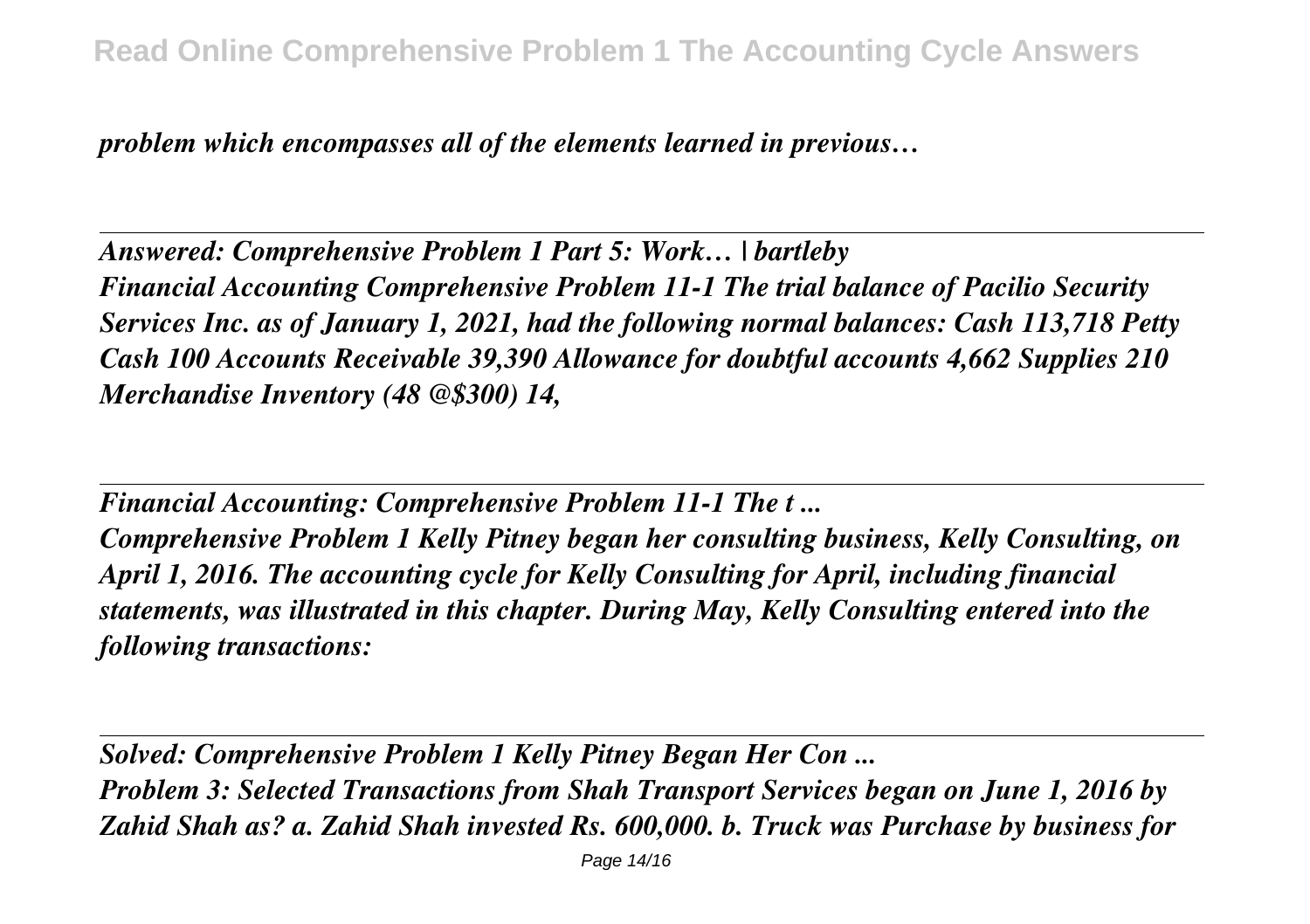*Rs. 430,000. c. Equipment purchased on credit for Rs. 9,000. d. A bill of Rs. 7,200 for transporting goods was sent to Mr. Ashraf Abbasi, a customer. e. Cash of Rs. 6,000 is received from the customer who was billed in d.*

*Accounting Equation Problems and Solutions | Balance Sheet ... Comprehensive problem part 2 will continue working an accounting problem, a comprehensive accounting problem covering the jurnalizing of journal entries into...*

*Comprehensive Problem Part 2 - YouTube Apply the basic accounting equation (create a spreadsheet, please see comprehensive example) to complete a transaction analysis for each transaction (hint: enter the balances provided first). Prepare income statement at the end of December 31.*

*Exercises: Chapter 1 | Financial Accounting Bundle: College Accounting, Chapters 1-9, Ch. 109 + Study Guide with Working Papers, Chapters 1-9 and 10-15 (with Combination Journal Module) (20th Edition) Edit edition. Problem 1CPA from Chapter 6A: COMPREHENSIVE PROBLEM 1: THE ACCOUNTING*